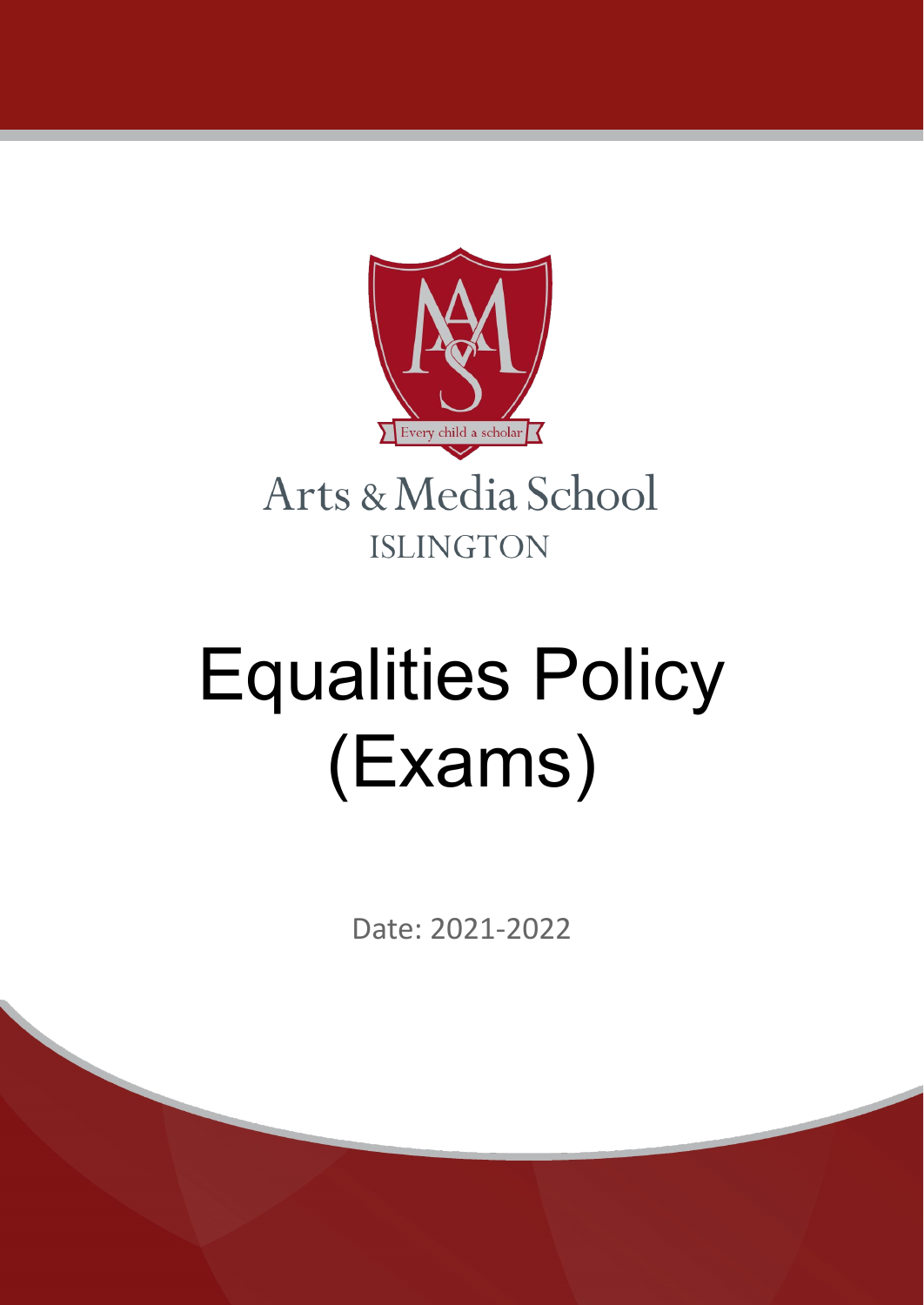

### Arts & Media School **ISLINGTON**

## <span id="page-1-0"></span>**Equalities Policy (Exams)** 2021/22

This policy is reviewed annually to ensure compliance with current regulations

| Approved/reviewed by |                |  |
|----------------------|----------------|--|
| Angella Harris       |                |  |
| Date of next review  | September 2022 |  |

This template is provided for members of The Exams Office only and must not be shared beyond use in your centre Equalities Policy (Exams) template (2021/22) Hyperlinks provided in this document were correct as at September 2021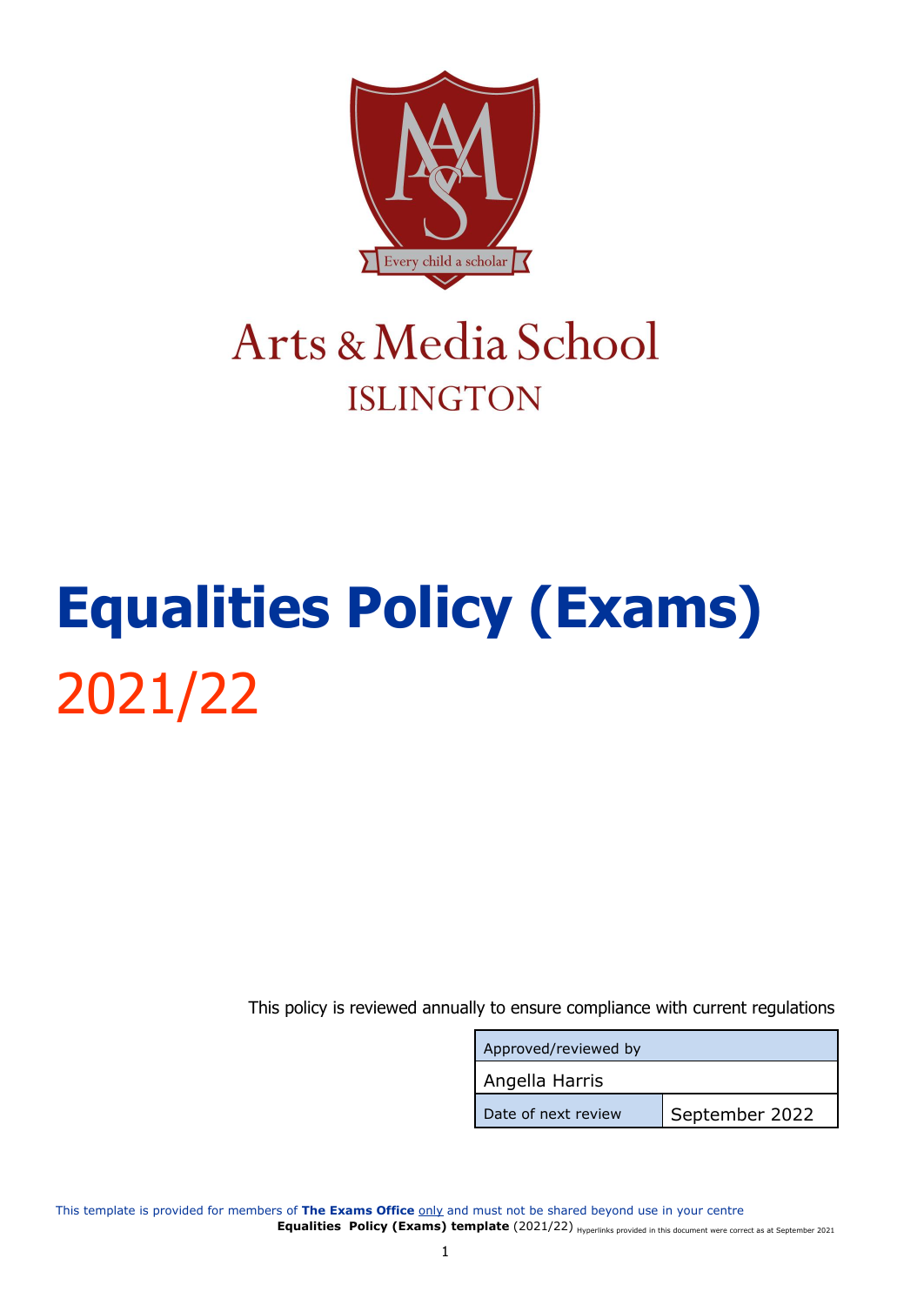### <span id="page-2-0"></span>**Key staff involved in the policy**

| <b>Role</b>      | Name(s)                                                                           |
|------------------|-----------------------------------------------------------------------------------|
| <b>SENCo</b>     | <b>Angella Harris</b>                                                             |
| Senior leader(s) | Julia Stubbs, David Mcloughlin, Anban<br>Naidoo,<br>Nicola Lawrence, Maleka Begum |
| Head of centre   | <b>Susan Service</b>                                                              |
| Assessor(s)      | <b>Angella Harris</b>                                                             |
| Exams Officer    | <b>Anne Orrells</b>                                                               |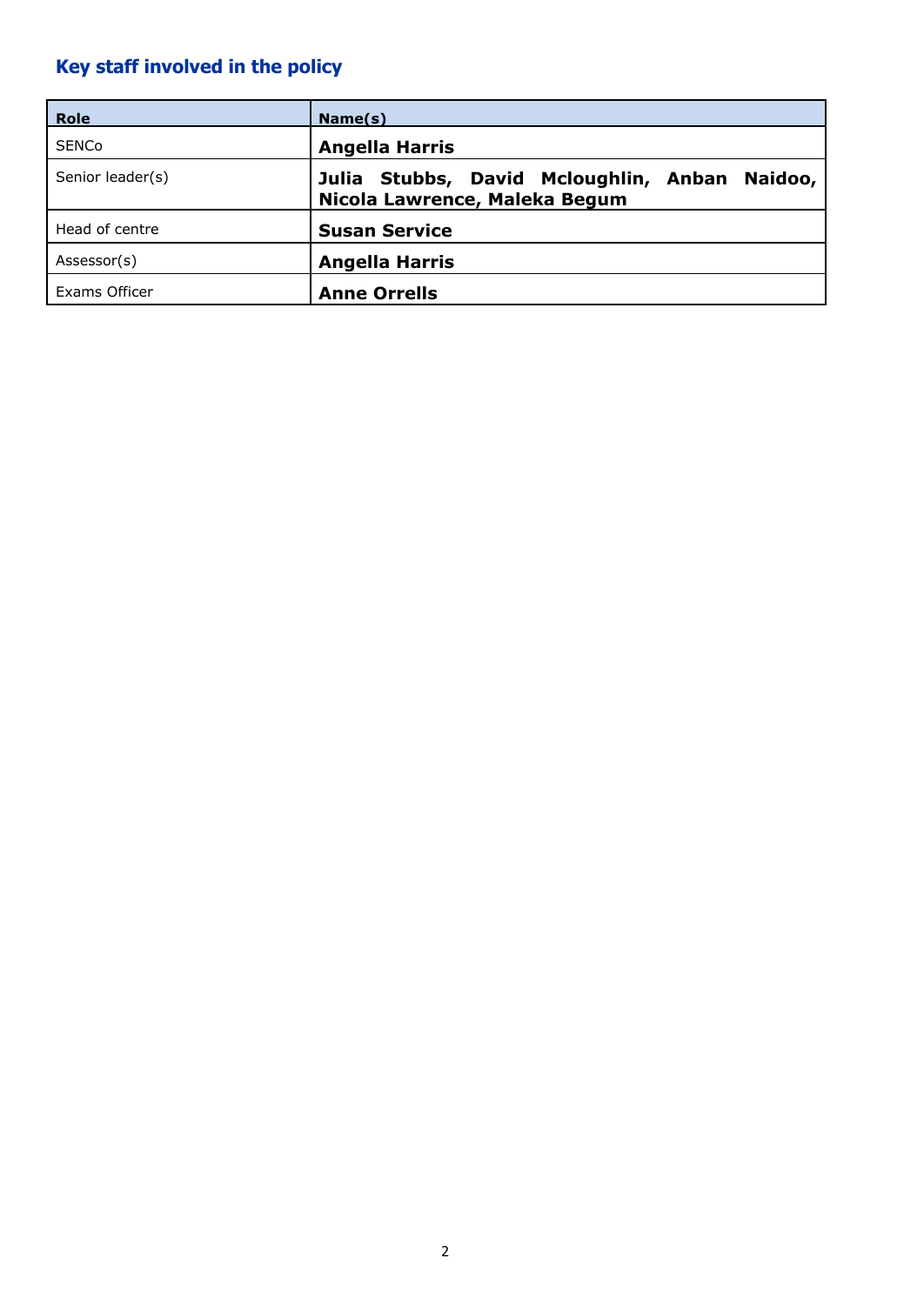#### <span id="page-3-0"></span>**Contents**

| Equalities Policy (Exams)                                 |    |
|-----------------------------------------------------------|----|
| Key staff involved in the policy                          | 2  |
| Contents                                                  | 3  |
| Purpose of the policy                                     | 4  |
| Implementing access arrangements and the conduct of exams | 4  |
| The Equality Act 2010 definition of disability            | 4  |
| Identifying the need for access arrangements              | 4  |
| Roles and responsibilities                                | 4  |
| Use of word processors                                    | 5  |
| Requesting access arrangements                            | 5  |
| Roles and responsibilities                                | 5  |
| Implementing access arrangements and the conduct of exams | 7  |
| Roles and responsibilities                                | 7  |
| <b>External assessments</b>                               | 7  |
| Internal assessments                                      | 9  |
| Facilitating access - examples                            | 10 |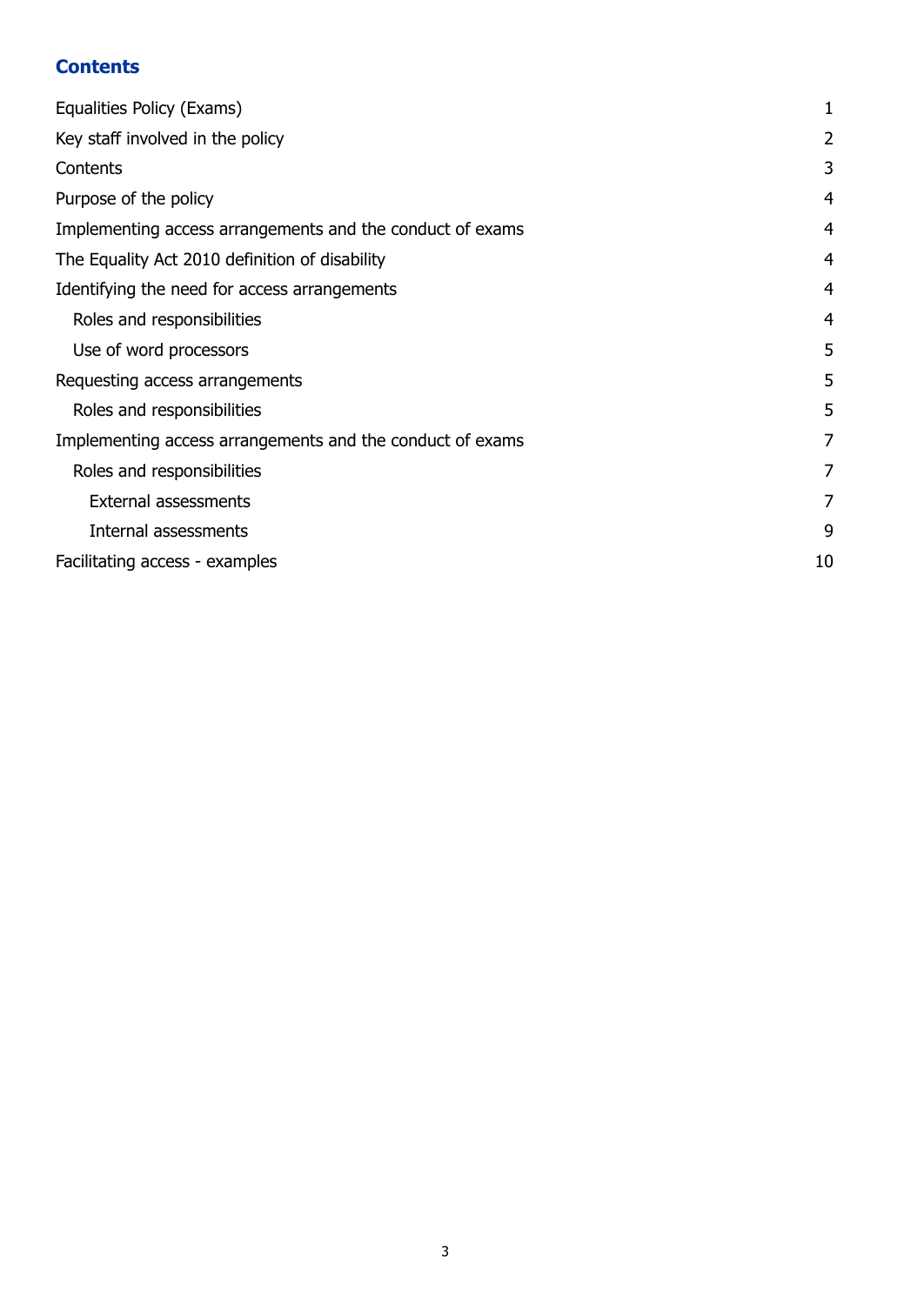#### <span id="page-4-0"></span>**Purpose of the policy**

This document is provided as an exams-specific supplement to the centre-wide equalities/disability/accessibility policy/plan which details how the centre will:

recognise its duties towards disabled candidates, ensuring compliance with all aspects of the Equality Act 2010†, particularly Section 20 (7). This must include a duty to explore and provide access to suitable courses, through the access arrangements process submit applications for reasonable adjustments and make reasonable adjustments to the service the centre provides to disabled candidates. Where the centre is under a duty to make a reasonable adjustment, the centre must not charge a disabled candidate any additional fee in relation to the adjustment or aid; †or any legislation in a relevant jurisdiction other than England and Wales which has an equivalent purpose and effect

(General Regulations for Approved Centres, section 5.4)

This publication is further referred to in this policy as [GR](http://www.jcq.org.uk/exams-office/general-regulations)

This policy details how the centre facilitates access to exams and assessments for disabled candidates, as defined under the terms of the Equality Act 2010, by outlining staff roles and responsibilities in relation to:

- identifying the need for appropriate arrangements, reasonable adjustments and/or adaptations (referred to in this policy as 'access arrangements')
- requesting access arrangements
- implementing access arrangements and the conduct of exams
- good practice in relation to the Equality Act 2010

#### <span id="page-4-1"></span>**The Equality Act 2010 definition of disability**

A definition is provided on page 9 of the JCQ publication (Adjustments for candidates with disabilities and learning difficulties) Access Arrangements and Reasonable Adjustments 2021-2022

This publication is further referred to in this policy as [AA](http://www.jcq.org.uk/exams-office/access-arrangements-and-special-consideration/regulations-and-guidance)

#### <span id="page-4-2"></span>**Identifying the need for access arrangements**

#### <span id="page-4-3"></span>**Roles and responsibilities**

#### **Head of Centre**

- Is familiar with the entire contents, refers to and directs relevant centre staff to the annually updated JCQ publications including [GR](http://www.jcq.org.uk/exams-office/general-regulations) and [AA](http://www.jcq.org.uk/exams-office/access-arrangements-and-special-consideration/regulations-and-guidance)
- Ensures an appropriately qualified assessor(s) is appointed, evidence of the assessor's qualification(s) is obtained before he/she assesses candidates and that evidence of the qualification(s) of the person(s) appointed is held on file

#### **Senior leader(s)**

- Are familiar with the entire contents of the annually updated JCQ publications including [GR](http://www.jcq.org.uk/exams-office/general-regulations) and [AA](http://www.jcq.org.uk/exams-office/access-arrangements-and-special-consideration/regulations-and-guidance)
- Senior staff responsible for the centre's **emergency evacuation procedures** and the arrangements that may need to be in place for a candidate with a disability who may need assistance when an exam room is evacuated

#### **Special educational needs coordinator (SENCo)**

- Has full knowledge and understanding of the contents, refers to and directs relevant centre staff to the annually updated JCO publication [AA](http://www.jcq.org.uk/exams-office/access-arrangements-and-special-consideration/regulations-and-guidance)
- Ensures the quality of the access arrangements process within the centre
- Ensures staff roles, responsibilities and processes in identifying, requesting and implementing access arrangements for **all** candidates are clearly defined and documented
- Follows quidance in [AA](http://www.jcq.org.uk/exams-office/access-arrangements-and-special-consideration) (chapter 8) to process approval applications for access arrangements for those qualifications included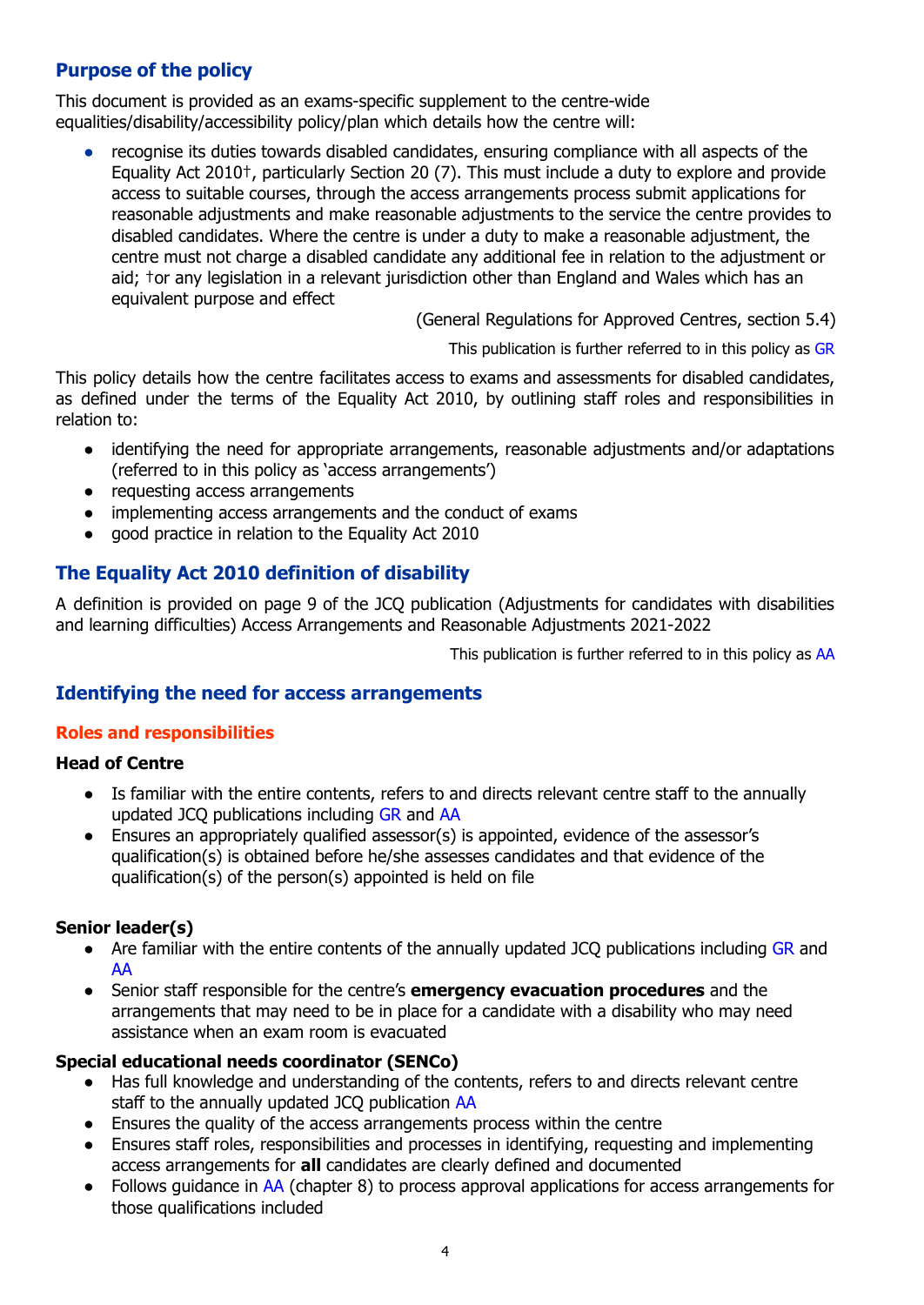- Ensures a policy demonstrating the centre's compliance with relevant legislation is in place
- Ensures a statement is provided which details the criteria the centre uses to award and allocate word processors for exams
- Ensures that the access arrangements/reasonable adjustments approved allow the candidate to access the assessment, but do not result in the candidate gaining an unfair advantage
- Applies for approval where this is required, through Access arrangements online (AAO), or through the awarding body where qualifications sit outside the scope of AAO
- Defines and documents roles, responsibilities and processes in identifying, requesting and implementing access arrangements
- **●** Ensures that were approval is required the application is processed on time and no later than the awarding body's published deadline
- **●** If not the appropriately qualified assessor, works with the person/persons appointed, on all matters relating to assessing candidates and the administration of the assessment process
- Ensures the qualified assessor(s) has access to the assessment objectives for the relevant specification(s) a candidate is undertaking
- **●** Ensures that all assessments carried out and arrangements put in place comply with JCQ and awarding body regulations and guidance
- **●** Ensures arrangements put in place for exams/assessments reflect a candidate's normal way of working within the centre
- **●** Ensures the need for access arrangements for a candidate is considered on a subject by subject basis
- **●** Presents when requested by a JCQ Centre Inspector, evidence of the assessor's qualification
- **●** Works with teaching staff, relevant support staff and the exams officer to ensure centre-delegated and awarding body approved access arrangements are put in place for candidates taking internal and external exams/assessments
- Provide information to evidence the normal way of working of a candidate
- Conducts appropriate assessments to identify the need(s) of a candidate
- Provides appropriate evidence to confirm the need(s) of a candidate
- Completes appropriate documentation as required by the regulations of JCQ and the awarding body

#### **Teaching staff**

- Inform the SENCo of any support that might be needed by a candidate
- Support the SENCo in determining the need for and implementing access arrangements

**Support staff** (for example, Learning Support Assistants, Teaching Assistants and Communication Support Workers)

● (where appropriate) Provide comments/observations to support the SENCo to 'paint a holistic picture of need', confirming normal way of working for a candidate

#### **Assessor of candidates with learning difficulties**

(An assessor of candidates with learning difficulties will be an appropriately qualified access arrangements assessor/psychologist/specialist assessor) at Arts and Media School this is the SENCO

● Has detailed understanding of the JCQ publication [AA](http://www.jcq.org.uk/exams-office/access-arrangements-and-special-consideration/regulations-and-guidance)

#### <span id="page-5-0"></span>**Use of word processors**

#### The Word Processor Policy can be found on the school website

<span id="page-5-1"></span>A centre **must** have a policy on the use of word processors… A member of the centre's senior leadership team **must** produce a statement for inspection purposes which details the criteria the centre uses to award and allocate word processors for examinations. ([AA](http://www.jcq.org.uk/exams-office/access-arrangements-and-special-consideration/regulations-and-guidance) 5.8)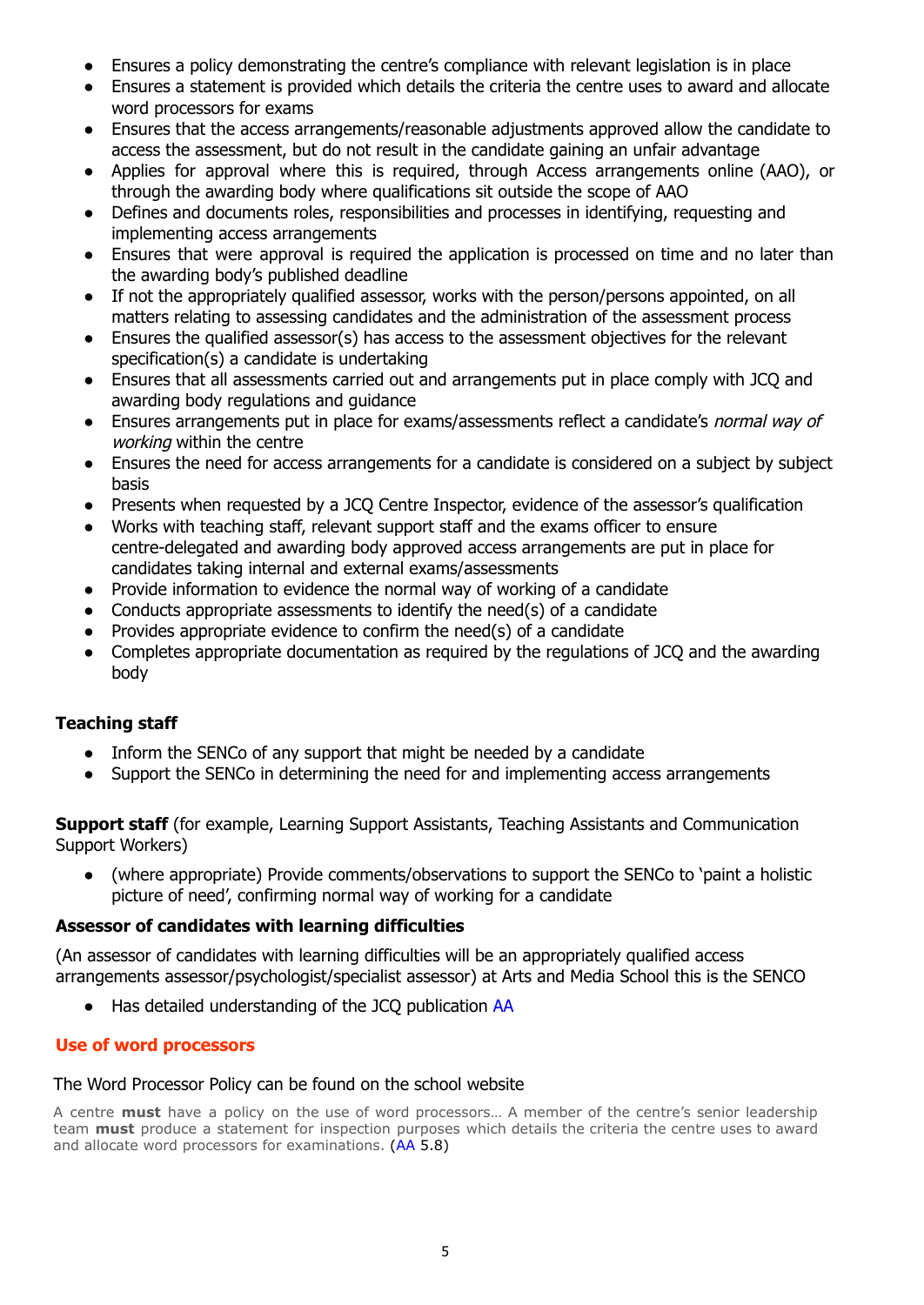#### **Requesting access arrangements**

#### <span id="page-6-0"></span>**Roles and responsibilities**

#### **SENCo**

- **●** Determines if the arrangements identified for a candidate require prior approval from the awarding body before the arrangements are put in place or if approval is centre-delegated
- **●** Ensures that the full supporting evidence is in place before an online application is processed
- **●** Reviews the evidence before an online application is processed, ensuring that the candidate does meet the published criteria for the respective arrangement
- **●** Holds all supporting evidence and presents such evidence to a JCQ Centre Inspector upon request
- **●** Ensures that the agreed adjustment has been put in place before the candidate's first examination, e.g. internal tests and mock examinations
- Ensures appropriate and required evidence is held on file to confirm validation responses in AAO including (where required) the completion of JCQ Form 8 (Application for access arrangements – Profile of learning difficulties), and/or centre based evidence including concise file note(s) on centre headed paper, signed and dated, and a body of evidence to substantiate the candidate's normal way of working within the centre (Form 8 must only be used for candidates with learning difficulties or where a Language Modifier is required)
- Ensures where form 8 is required to be completed, the form is signed (a handwritten, electronic or typed signature is acceptable) and dated as required **prior** to approval being sought and that the form is provided for processing and inspection purposes (This may be a hard copy paper version or an electronic version)
- Ensures the names of all other assessors, who are assessing candidates studying qualifications covered by AAO are entered into AAO to confirm their status
- Confirms by ticking the '*Confirmation'* box prior to submitting the application for approval that the 'malpractice consequence statement' has been read and accepted
- Makes an *awarding body referral* through AAO where the initial application for approval may not be approved by AAO, where it is deemed by the centre that the candidate does meet the criteria for the arrangement(s)
- Maintains a file/e-folder for each candidate (the required documentation for a candidate will be in hard copy within the candidate's file/each of the required documents held electronically within the candidate's e-folder) that will include:
	- **●** completed JCQ/awarding body application forms and evidence forms
	- **●** appropriate evidence to support the need for the arrangement where required
	- **●** appropriate evidence to support normal way of working within the centre
	- **●** in addition, for those qualifications covered by AAO (where approval is required), a printout/PDF of the AAO approval and a signed candidate personal data consent form (which provides candidate consent to their personal details being shared)
- -Presents the files/e-folders when requested by a JCO Centre Inspector and addresses any queries/questions raised

#### **Exams officer (EO)**

- Is familiar with the entire contents of the annually updated JCO publication [GR](http://www.jcq.org.uk/exams-office/general-regulations) and is aware of information contained in [AA](http://www.jcq.org.uk/exams-office/access-arrangements-and-special-consideration/regulations-and-guidance) where this may be relevant to the EO role
- Ensures the assessment process is administered in accordance with the regulations and that the correct procedures are followed as in Chapter 7 of [AA](http://www.jcq.org.uk/exams-office/access-arrangements-and-special-consideration/regulations-and-guidance)
- **●** Leads on the access arrangements process to facilitate access for candidates
- **●** Provides a policy on the use of word processors in exams and assessments
- **●** Ensures that the full supporting evidence is in place before an online application is processed for Dictionary Access with ET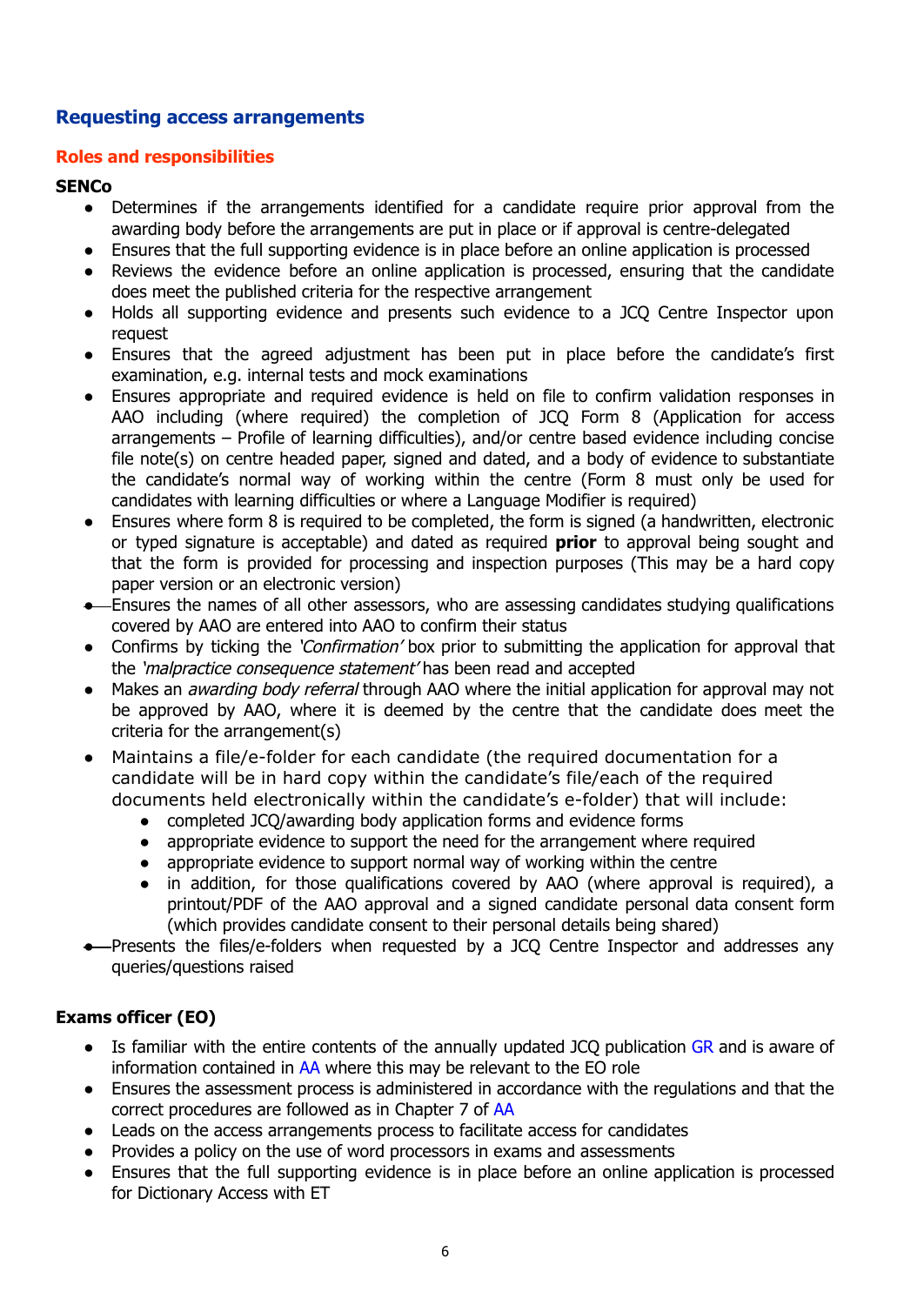- If the SENCo is unavailable, presents the files/e-folders of access arrangements candidates when requested by a JCQ Centre Inspector and addresses any queries/questions raised
- Liaises with teaching staff regarding any appropriate modified paper requirements for candidates
- Liaises with the SENCo to ensure arrangements are in place to either order a non-interactive electronic (PDF) question paper or to open question paper packets in the secure room within 90 minutes of the published starting time for the exam where the centre is permitted to modify a timetabled written component exam paper (copy on coloured paper, enlarge to A3 or copy to single sided print)
- **●** Following the appropriate process (using AAO for those qualifications included in the tool; using Form VQ/EA), orders published modified papers, by the awarding body's deadline for the exam series, where these may be required for a candidate

#### <span id="page-7-0"></span>**Implementing access arrangements and the conduct of exams**

#### <span id="page-7-1"></span>**Roles and responsibilities**

#### <span id="page-7-2"></span>**External assessments**

These are assessments which are normally set and marked/examined by an awarding body which must be conducted according to awarding body instructions and/or the JCQ publication [Instructions](http://www.jcq.org.uk/exams-office/ice---instructions-for-conducting-examinations) for conducting [examinations](http://www.jcq.org.uk/exams-office/ice---instructions-for-conducting-examinations) (ICE).

#### **Head of centre**

• Supports the SENCo, the exams officer and other relevant centre staff in ensuring appropriate arrangements, adjustments and adaptations are in place to facilitate access for disabled candidates to exams

#### **SENCo**

- **●** Ensures appropriate arrangements, adjustments and adaptations are in place to facilitate access for candidates where they are disabled within the meaning of the Equality Act (unless a temporary emergency arrangement is required at the time of an exam)
- Ensures a candidate is involved in any decisions about arrangements, adjustments and/or adaptations that may be put in place for him/her and ensures the candidate understands what will happen at exam time
- Ensures that prior to any arrangements being put in place checks are made that arrangements do not impact on any assessment criteria/competence standards being tested
- Ensures that any arrangements put in place do not unfairly disadvantage or advantage disabled candidates
- Monitors, in internal tests/mock exams, the use of arrangements granted to a candidate and where a candidate has never made use of the arrangement, may consider withdrawing the arrangement, provided the candidate will not be placed at a substantial disadvantage
- Liaises with the exams officer (EO) regarding facilitation and invigilation of access arrangement candidates in exams
- Liaises with the EO to ensure that invigilators are made aware of the Equality Act 2010 and are trained in disability issues
- Liaises with the EO where a facilitator may be required to support a candidate requiring an emergency (temporary) access arrangement at the time of exams

#### **Exams officer**

- Understands and follows instructions for Invigilation arrangements for candidates with access arrangements and Access arrangements in [ICE](http://www.jcq.org.uk/exams-office/ice---instructions-for-conducting-examinations) 2021-2022
- Is familiar with the instructions for Invigilation arrangements for candidates with access arrangements and Access arrangements in [ICE](http://www.jcq.org.uk/exams-office/ice---instructions-for-conducting-examinations) 2021-2022
- Ensures exam information (JCQ information for candidates documents, individual exam timetable etc.) is adapted where this may be required for a disabled candidate to access it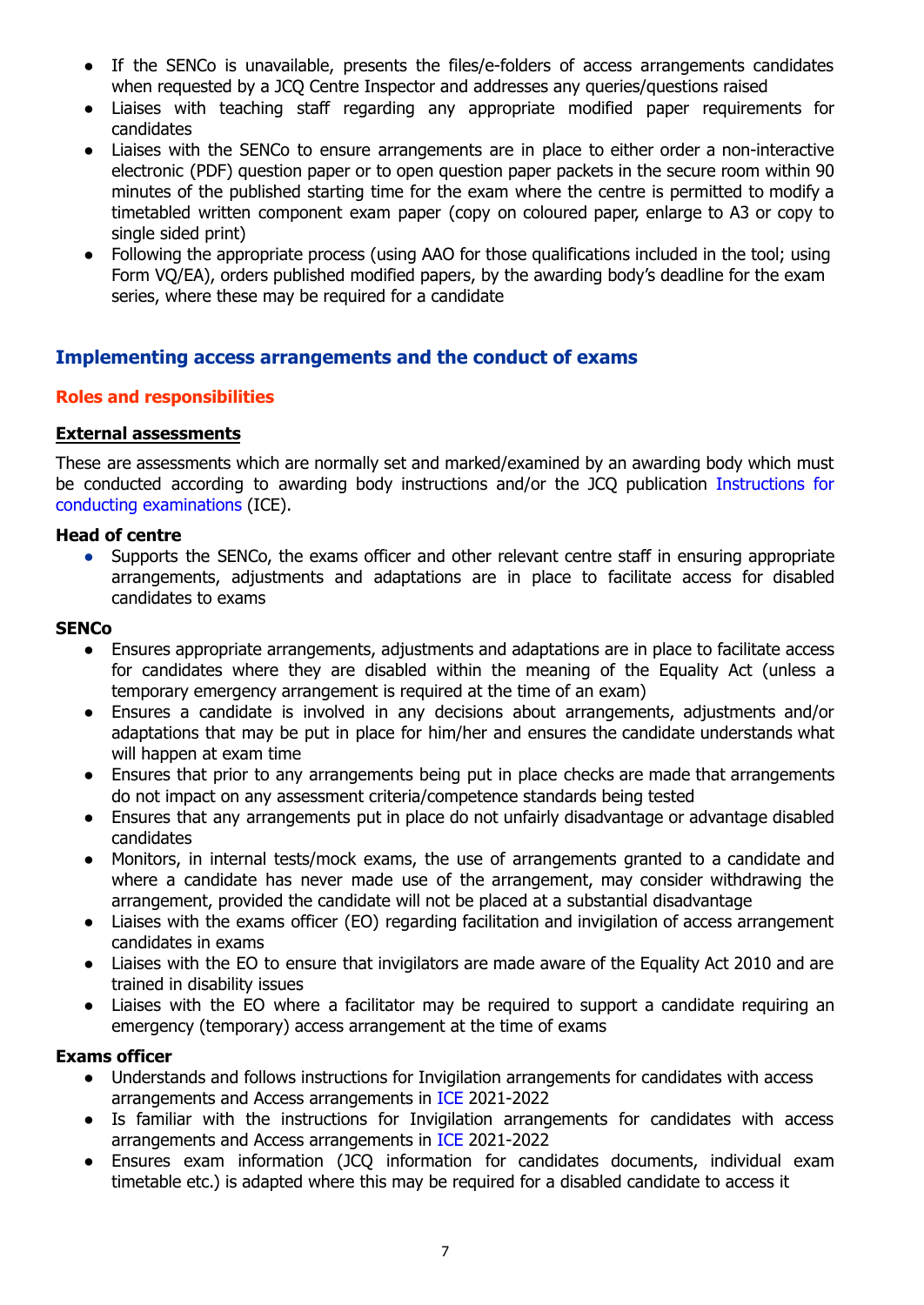- Monitors, in internal tests/mock exams, the use of arrangements granted to a candidate and where a candidate has never made use of the arrangement, may consider withdrawing the arrangement, provided the candidate will not be placed at a substantial disadvantage
- Liaises with other relevant centre staff regarding the provision of appropriate rooming and equipment that may be required to facilitate access for disabled candidates to exams
- Appoints appropriate centre staff as facilitators to support candidates (practical assistant, prompter, Language Modifier, reader, scribe or Communication Professional)
- Ensures facilitators supporting candidates are appropriately trained and understand the rules of the particular access arrangement(s)
- Ensures a record of the content of training given to those facilitating an access arrangement for a candidate under examination conditions is kept and retained on file until the deadline for reviews of marking has passed or until any appeal, malpractice or other results enquiry has been completed, whichever is later
- Ensures where a person is appointed to facilitate an access arrangement, the person appointed is not normally the candidate's own subject teacher but where the candidate's own subject teacher has to be used, ensures a separate invigilator is always present
- Ensures where a person is appointed to facilitate an access arrangement, the person appointed is not a relative, friend, peer or private tutor of the candidate.
- Ensures a facilitator acting as a prompter is aware of the appropriate way to prompt depending on the needs of the candidate
- Ensures invigilators supervising access arrangement candidates are trained in their role and understand the invigilation arrangements required for access arrangement candidates and the role of any facilitator
- Ensures cover sheets, where these are required by the arrangement are completed as required by facilitators
- Liaises with the SENCo and other relevant centre staff to ensure appropriate arrangements, adjustments and adaptations are in place to facilitate access for disabled candidates to exams
- Liaises with the SENCo to ensure exam information (JCQ information for candidates documents, individual exam timetable etc.) is adapted where this may be required for a disabled candidate to access it
- Liaises with the SENCo regarding the facilitation and invigilation of access arrangement candidates
- Liaises with the SENCo regarding rooming of access arrangement candidates
- Liaises with the SENCo to ensure that invigilators are made aware of the Equality Act 2010 and are trained in disability issues
- Ensures appropriate seating arrangements are in place where different arrangements may need to be made for a candidate to facilitate access to his/her exams
- Ensures candidates with access arrangements are identified on exam room seating plans and invigilators are informed of those candidates with access arrangements and made aware of the access arrangement(s) awarded
- Ensures invigilators are briefed prior to each exam session of the arrangements in place for a disabled candidate in their exam room
- Checks in advance of dated exams/assessments that modified paper orders have arrived (and if not will contact the awarding body to ensure that papers are available when required)
- Makes modifications that are permitted by the centre (a question paper copied onto coloured paper, an A4 to A3 enlarged paper or a paper printed on single sheets or where a question paper may need to be scanned into PDF format where a candidate is approved the use of a computer reader) that may be required and either accesses a non-interactive electronic (PDF) question paper or opens the exam question paper packet in the secure room no earlier than 90 minutes prior to the awarding body's published start time of the exam
- Understands that where permitted/approved, a secure question paper packet may need to be opened early in the secure room to facilitate the following:
	- a Language Modifier may have access to the question paper 60 minutes prior to the awarding body's published start time for the exam in order to prepare
	- the Communication Professional may have access to the question paper 60 minutes prior to the awarding body's published start time for the exam in order to prepare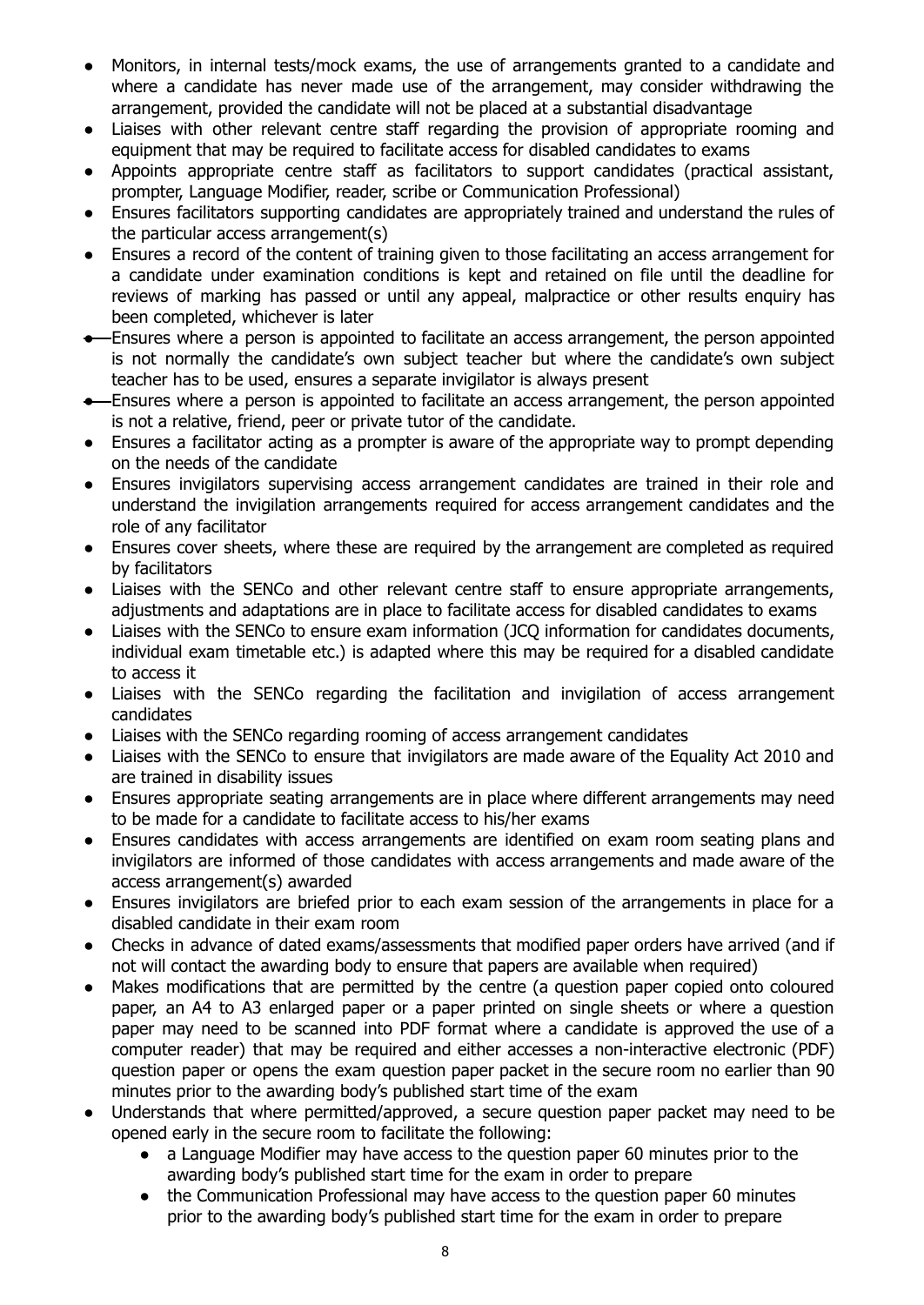- the Live Speaker may have access to the transcript of the Listening examination 60 minutes prior to the awarding body's published start time for the exam in order to prepare
- Provides cover sheets prior to the start of an exam where required for particular access arrangements and ensures that these have been fully completed before candidates' scripts are dispatched to examiners/markers
	- prints pre-populated cover sheets from AAO where this is required for particular arrangements
- Has a process in place to deal with emergency (temporary) access arrangements as they arise at the time of exams in terms of rooming and invigilation
- Liaises with the SENCo where a facilitator may be required to support a candidate requiring an emergency (temporary) access arrangement at the time of exams
- Where required for emergency (temporary) access arrangements, applies for approval through AAO or through the awarding body where qualifications sit outside the scope of AAO

#### **Teachers, TAs, IT department & Premises**

- Support the SENCo and the exams officer to ensure appropriate arrangements, adjustments and adaptations are in place to facilitate access for disabled candidates to exams
- Staff responsible for **IT or other specialist equipment** that may need to be provided or adapted for a candidate
- Estates/site staff responsible for **rooms and non-specialist equipment** (chairs, tables, clocks etc.) used for exams that may need to be adapted for a candidate

#### <span id="page-9-0"></span>**Internal assessments**

These are non-examination assessments (NEA) which are normally set by a centre/awarding body, marked and internally moderated/standardised by the centre and externally moderated by the awarding body.

#### **SENCo**

- Liaises with teaching staff to implement appropriate access arrangements for candidates
- Ensures candidates are aware of the access arrangements that are in place for their assessments
- Ensures a candidate has had appropriate opportunities to practise using the access arrangement(s) before his/her first examination
- Ensures facilitators supporting candidates are appropriately trained and understand the rules of the particular access arrangement(s)

#### **Teaching staff**

- Support the SENCo in implementing appropriate access arrangements for candidates
- Ensures centre-delegated and awarding body approved arrangements are in place prior to a candidate taking his/her first formal supervised assessment

#### **Exams officer**

- Ensures cover sheets are completed as required by facilitators
- Liaises with the teacher where a facilitator may be required to support a candidate requiring an emergency (temporary) access arrangement at the time of his/her formal supervised assessment
- Provide the SENCo with assessment schedules to ensure arrangements are put in place when required
- **●** Liaise with the SENCo regarding assessment materials that may need to be modified for a candidate
- **●** Provide the SENCo with internal exam timetable to ensure arrangements are put in place when required

#### **Internal exams**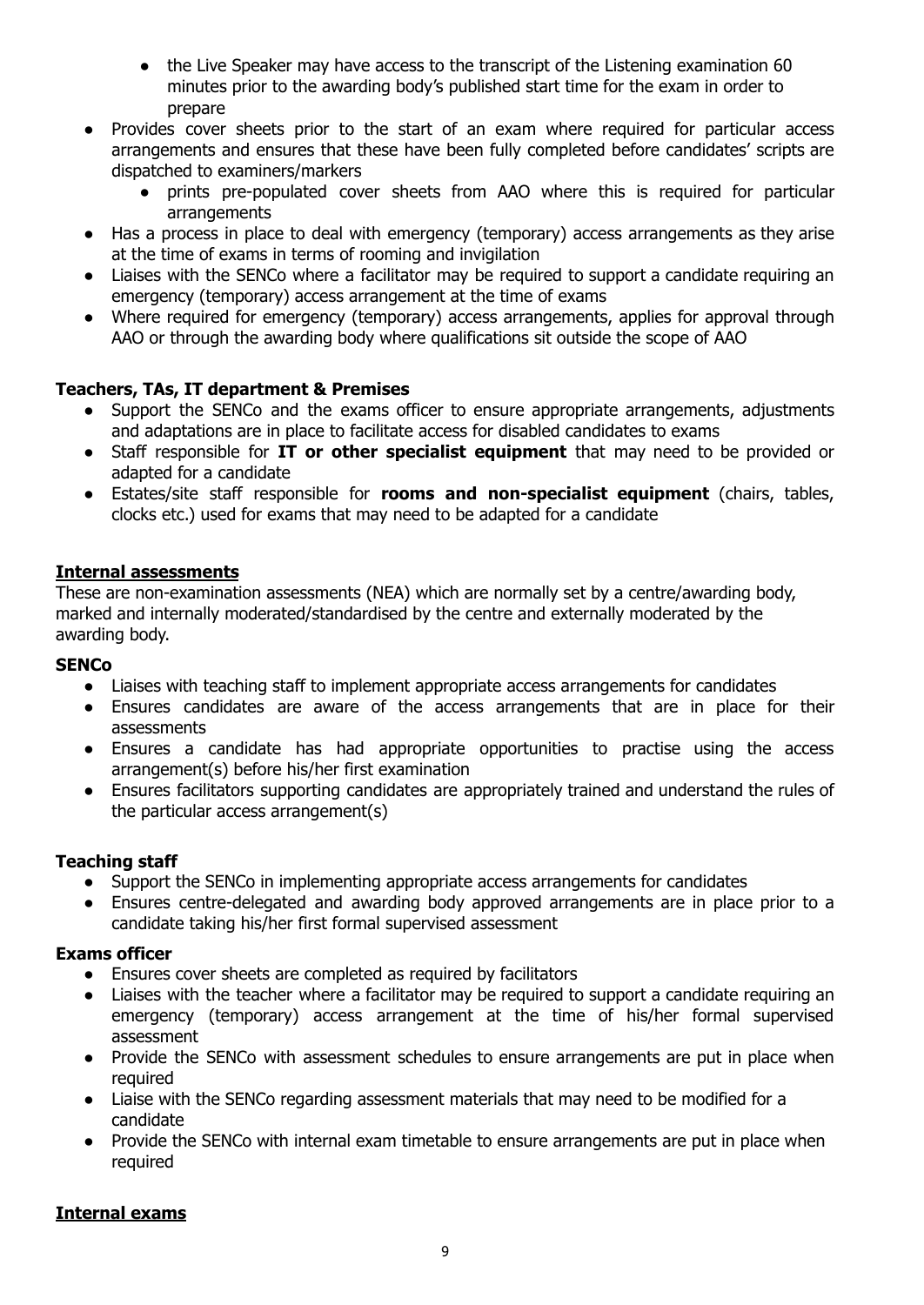These are exams or tests which are set and marked within the centre; normally a pre-cursor to external assessments.

#### **SENCo**

● Liaises with teaching staff to implement appropriate access arrangements for candidates

#### **Teaching staff**

- Support the SENCo in implementing appropriate access arrangements for candidates
- Provide the SENCo with internal exam timetable to ensure arrangements are put in place when required
- Provide exam materials that may need to be modified for a candidate

#### <span id="page-10-0"></span>**Facilitating access - examples**

The following information confirms the centre's good practice in relation to the Equality Act 2010 and the conduct of examinations.

On a candidate by candidate basis, consideration is given to

- adapting assessment arrangements
- adapting assessment materials
- the provision of specialist equipment or adaptation of standard equipment
- adaptation of the physical environment for access purposes

The table provides example arrangements, adjustments and adaptations that are considered to meet the need(s) of a candidate and the actions considered/taken by the centre for the purposes of facilitating access.

| Example of candidate<br>need(s)                                                                                                                                                     | Arrangements<br>explored                                                                                       | Centre actions                                                                                                    |
|-------------------------------------------------------------------------------------------------------------------------------------------------------------------------------------|----------------------------------------------------------------------------------------------------------------|-------------------------------------------------------------------------------------------------------------------|
| A medical condition<br>Alternative site<br>which prevents the<br>for the conduct<br>candidate from<br>of examinations<br>taking exams in the<br>Supervised rest<br>centre<br>breaks |                                                                                                                | SENCo gathers evidence to support the need for the<br>candidate to take exams at home                             |
|                                                                                                                                                                                     |                                                                                                                | Pastoral head provides written statement for file to<br>confirm the need                                          |
|                                                                                                                                                                                     |                                                                                                                | Approval confirmed by SENCo; AAO approval for both<br>arrangements not required                                   |
|                                                                                                                                                                                     | Pastoral head with the EO discussion with candidate to<br>confirm the arrangements should be put in place      |                                                                                                                   |
|                                                                                                                                                                                     | EO submits 'Alternative site form' for timetabled written<br>exams to awarding body/bodies online using CAP    |                                                                                                                   |
|                                                                                                                                                                                     | An on-line submission must only be made for timetabled<br>written examinations in the following qualifications |                                                                                                                   |
|                                                                                                                                                                                     | EO provides candidate with exam timetable and JCQ<br>information for candidates                                |                                                                                                                   |
|                                                                                                                                                                                     | Pastoral head confirms with candidate the information is<br>understood                                         |                                                                                                                   |
|                                                                                                                                                                                     |                                                                                                                | Pastoral head agrees with candidate that prior to each<br>exam will call to confirm fitness to take exam          |
|                                                                                                                                                                                     |                                                                                                                | EO allocates invigilator(s) to candidate's timetable;<br>confirms time of collection of exam papers and materials |
|                                                                                                                                                                                     | Invigilator monitors candidate's condition for each exam<br>and records any issues on incident log             |                                                                                                                   |